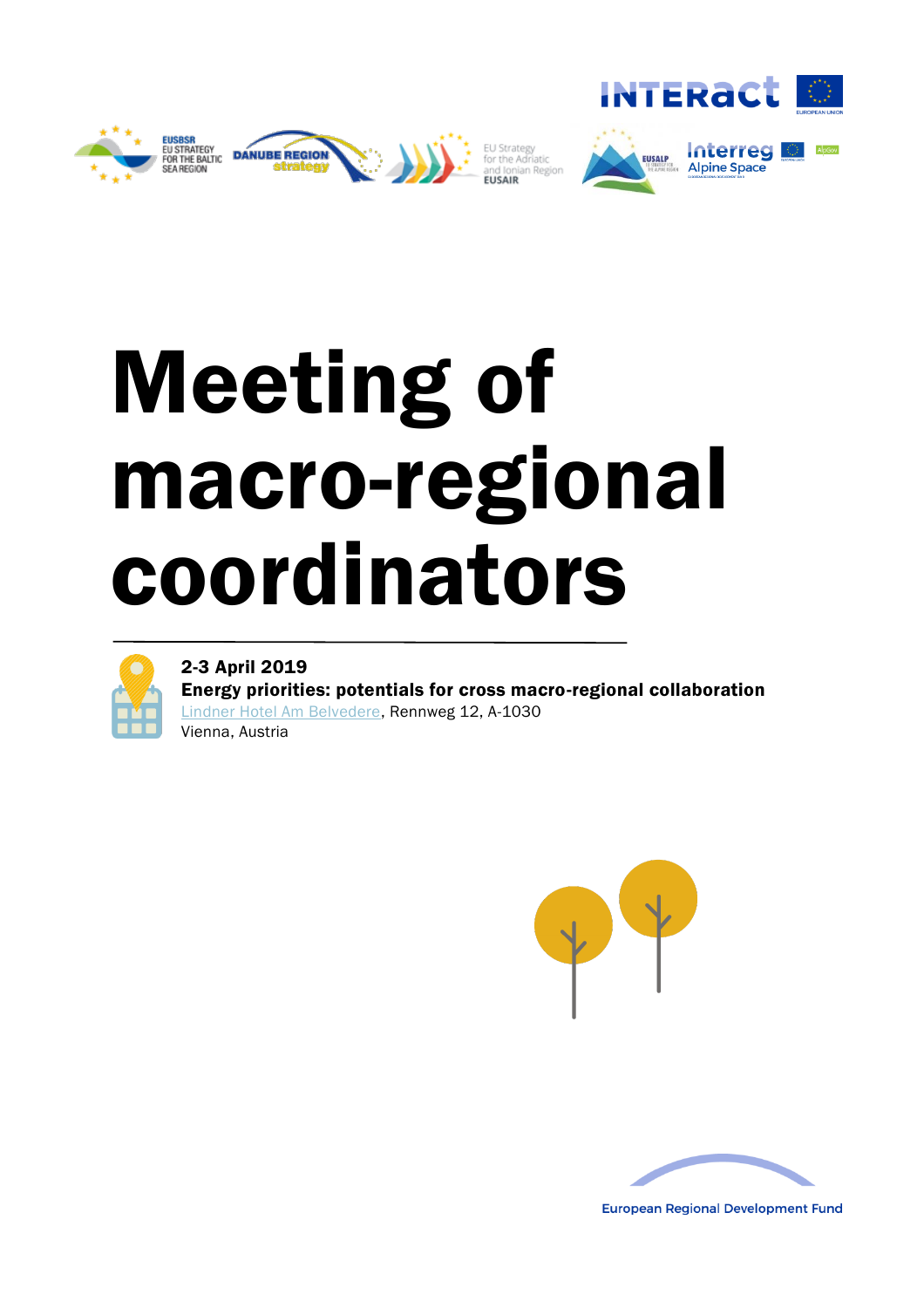

# **Outlines**

EU macro-regional strategies (MRS/Strategy), as integrated frameworks, address societal and ecological challenges shared within a wider territory. The Strategy can help towards coordinated development and implementation of EU policies. The MRS meet the need for a more integrated Europe where policy-makers, governments and other stakeholders are addressing challenges across borders, integrating various policy sectors and taking multilevel governance as their guiding principle. The MRS target to a new Europe where different perspectives are incorporated to find a more effective way of addressing those. Neighbouring countries are involved in the MRS; therefore the Strategies are not just tools for supporting integration within the European Union but also across the whole of Europe.

Four existing MRS are at different implementation stages; however, there are obvious similarities between them. The MRS are very much alike in terms of thematics, governance structures and implementation processes. Each strategy aims to achieve set objectives, defined targets and indicators.

We, the Interact Programme, support the development of new ways of cooperation involving the macro-regional framework. Moreover, the Council Conclusions on the implementation of the MRS request that Interact supports exchanges across the MRS. Some Interact's work on cross-macro-regional cooperation is referred to in the most recent Report on implementation of the EU macro-regional strategies.

Following up on good initiatives and experiences, the cross macro-regional strategies meeting on energy thematic is organised in close cooperation with thematic coordinators of the MRS.

## **Objective**

The main aim of this meeting is to kick-off the exchange of experience and mutual learning across the MRS on cross-cutting issues of energy thematic. The further objective of this event is to agree on further collaboration actions across MRS.

Besides, we will address questions, like how to better connect what is done within the MRS, by the EU and by national institutions in charge of delivering the EU Energy and Climate Policy.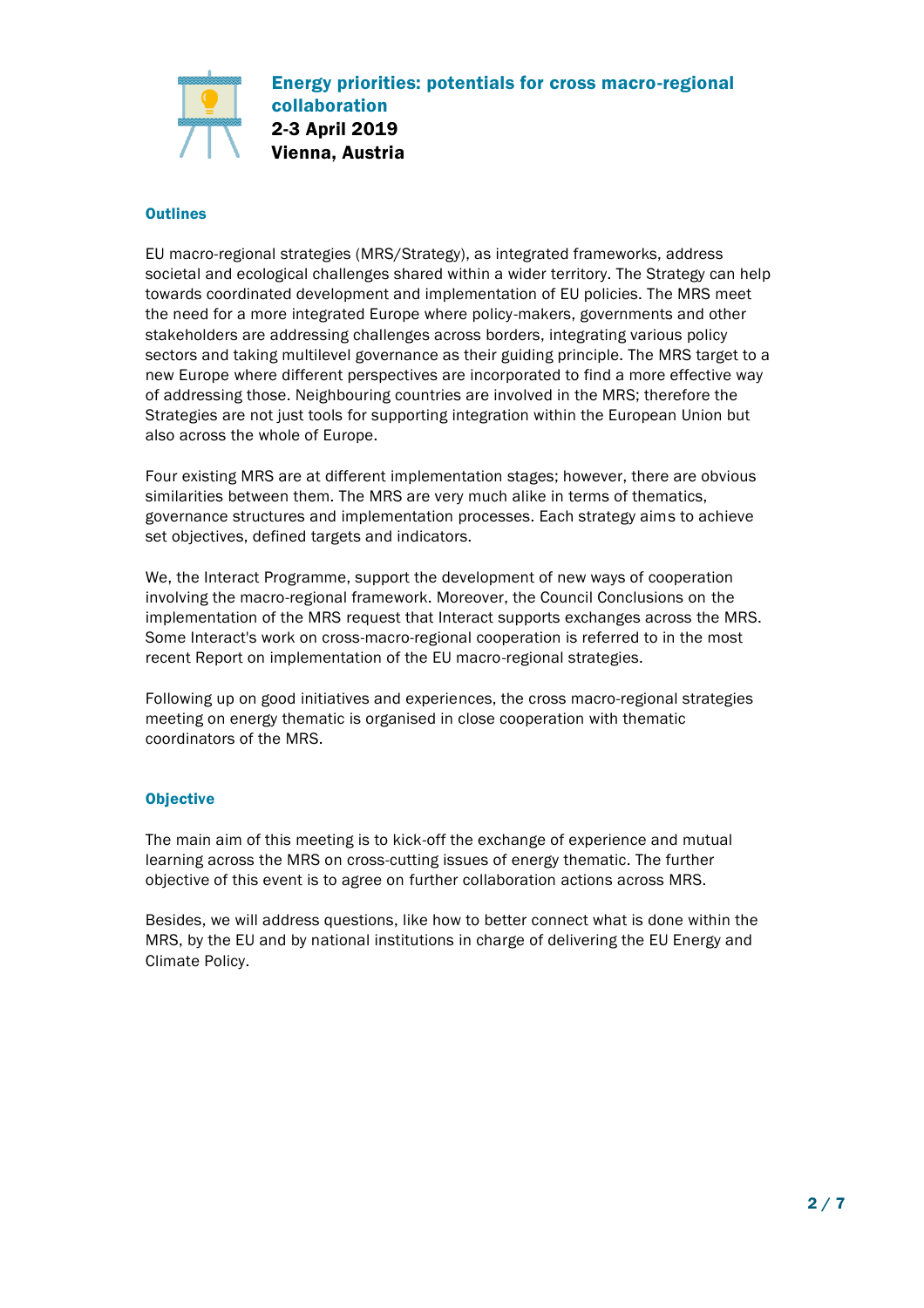

Day one 12.00 – 12.45 12.45 – 13.00 13.00 – 13.20 13.20 – 14.30 14.30 – 15.00 Tuesday, 2 April 2019 Welcome lunch Welcome and introduction *Baiba Liepa, Interact Tour de table* Macro-regional strategies – laboratories for a new Europe *Anders Bergström, Horizontal Action 'Capacity' Coordinator, EU Strategy for the Baltic Sea Region* Added value of macro-regional strategies in integrating the EU Energy and Climate policies *Catharina Sikow-Magny, Head of Unit, Directorate-General for Energy, European Commission Narcis-Paulin Jeler, Policy Officer, Directorate-General for Climate Action, European Commission (online input)* Questions and Answers Objective of the session: Inputs (presentations) provided during this session will present the state of implementation of the MRS and will address the topics of EU Energy and Climate Policy coordination. Moreover, we will see - what is a role of the MRS in the EU policy delivery and is there a room for the improvement? View from the outside macro-regional work: current and future trends in sustainable energy supply *Wolfgang Hribernik, AIT – Austrian Institute of Technology*

Questions and Answers

Objective of the session: Input will highlight trends in sustainable energy supply that will serve food for thought for the meeting participants.

- 15.00 15.30 Coffee break
- 15.30 16.30 State-of-play of energy thematic in macro-regional strategies MRS Energy priority in short: main focus & implementation progress *Annamaria Nador, Priority Area 2 'Sustainable Energy' coordinator, EUSDR*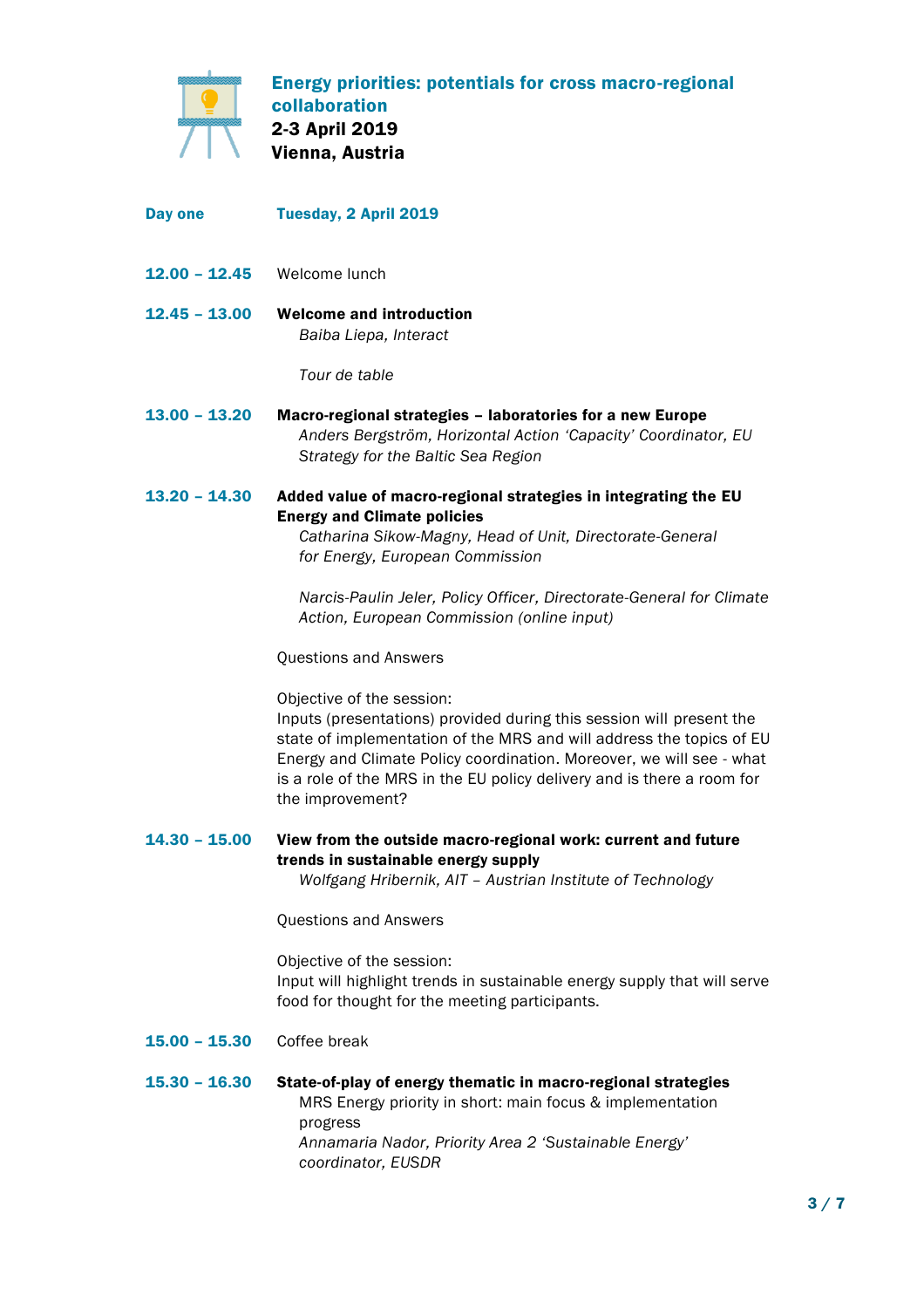

*Edijs Saicans, Policy Area 'Energy' coordinator, EUSBSR Ulrich Santa, Action Group 9 'Energy Efficiency and Renewable Energy' leader, EUSALP*

Questions and Answers

Objective of the session:

The session is aiming to introduce energy priority/thematic as defined and delivered under each MRS. The session will provide participants general information on focus of the thematic priority/area and its implementation progress.

### 16.30 – 18.15 Energy priorities in the EU macro-regional strategies: potentials for further collaboration

# Conclusions from the comparative study on energy priorities in the macro-regional stratgies

*Jorge Núñez-Ferrer, Centre for European Policy Studies* 

# Group discussion (1): Where are potentials for further cross-MRS exchanges

*Tasks for the group discussion:*

- *1) Identify potential cross-MRS collaboration actions;*
- *2) Prioritise one cross-MRS collaboration action;*
- *3) Elaborate on expected results; short term and long term effects (impact) this action would have.*

# Feedback from the group discussion

Objective of the session:

Based on the conclusions from the comparative study of Centre for European Policy Studies as well as inputs from the speakers, this session is aiming to identify potential activities/actions for collaboration across MRS. Moreover, in a group discussion participants will be asked to identify a collaboration priority action and elaborate it further.

Coffee/tea will be available during the group discussion.

18.15 – 18.30 Wrap-up of the Day 1

*Baiba Liepa, Interact*

20.30 – 22.30 Networking dinner at [Wiener Rathauskeller](https://www.wiener-rathauskeller.at/en) (Rathausplatz 1, 1010)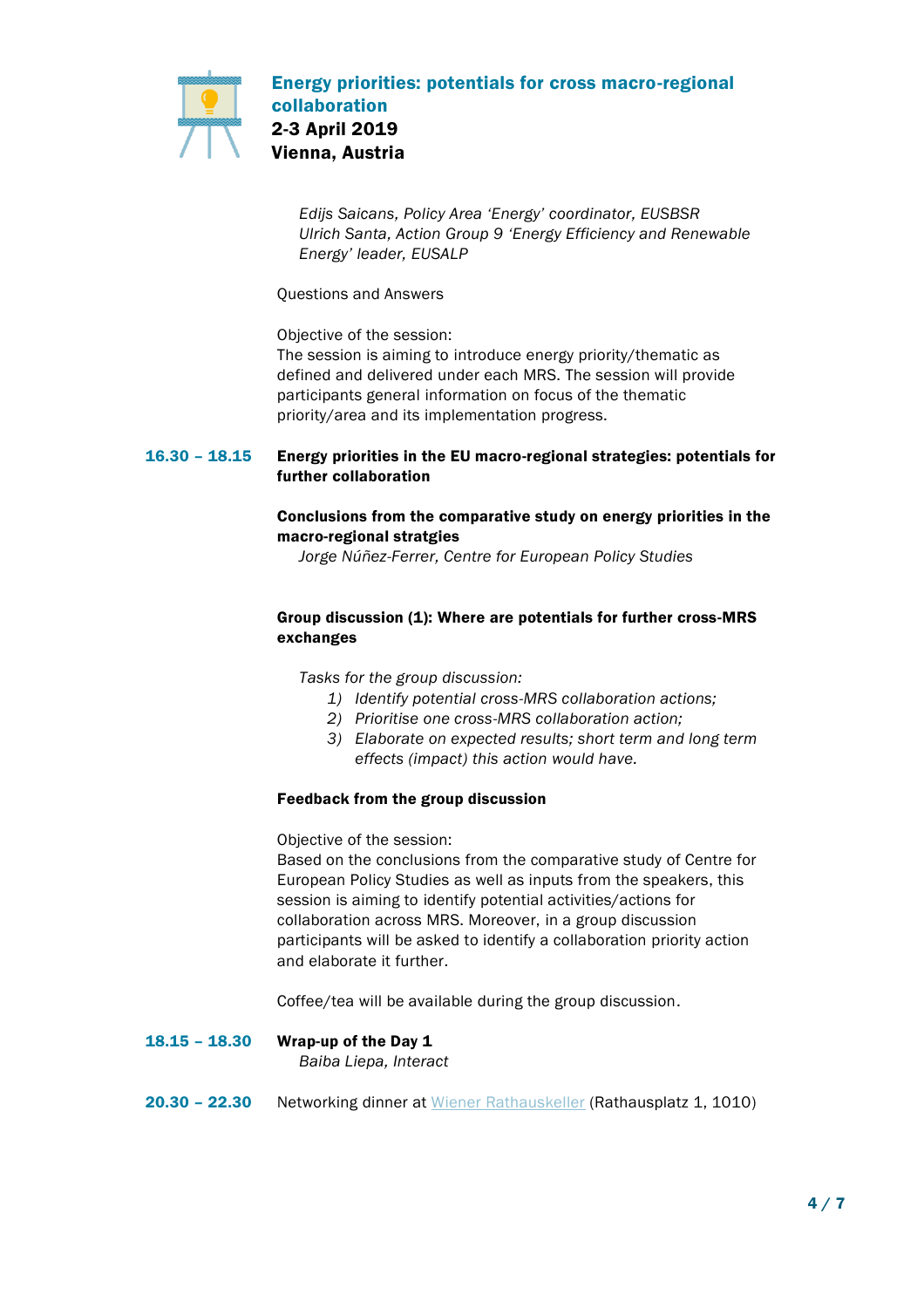

- Day two Wednesday, 3 April 2019
- 08.30 08:45 Introduction to Day 2 *Baiba Liepa, Interact and Anders Bergström, Horizontal Action 'Capacity' Coordinator, EU Strategy for the Baltic Sea Region*

### 08.45 – 09.45 How macro-regional strategies deliver: what is a focus of macroregional work

*Anders Bergström, Horizontal Action 'Capacity' Coordinator, EU Strategy for the Baltic Sea Region Discussion all*

Objective of the session:

The MRS coordinators, in their daily work, deal not only with the thematic of the MRS (what MRS are about) but very often face governance challenges (how MRS deliver). Taking it into account, the session will address *modus operandi* of the MRS. Practical suggestions on how to deliver the MRS more efficiently will be shared and jointly discussed. For the background of the discussion conclusions for the study 'Macro-regional Strategies and their links [with Cohesion Policy](https://ec.europa.eu/regional_policy/en/information/publications/studies/2017/macro-regional-strategies-and-their-links-with-cohesion-policy)' will be reflected.

09.45 - 10.00 Coffee break

### 10.00 – 12.30 Group discussion (2): Building cross macro-regional collaboration real

*Tasks for the group discussion:*

- *1) Elaborate further on prioritised collaboration action, defining expected outcomes, activities and resources needed;*
- *2) Identify what should be done at different intervention levels;*
- *3) Make a stakeholder analysis - who bring about change in the chosen thematic? Whom to involve in the development process?*

Objective of the session:

Based on the inputs provided, this session will invite all the participants to practice and pilot drafting macro-regional process (elaborating creative platform) for further collaboration across MRS.

Coffee/tea will be available during the group discussion.

12.30 – 13.00 Agreements on further cross-MRS exchanges *Discussion all*

Objective of the session: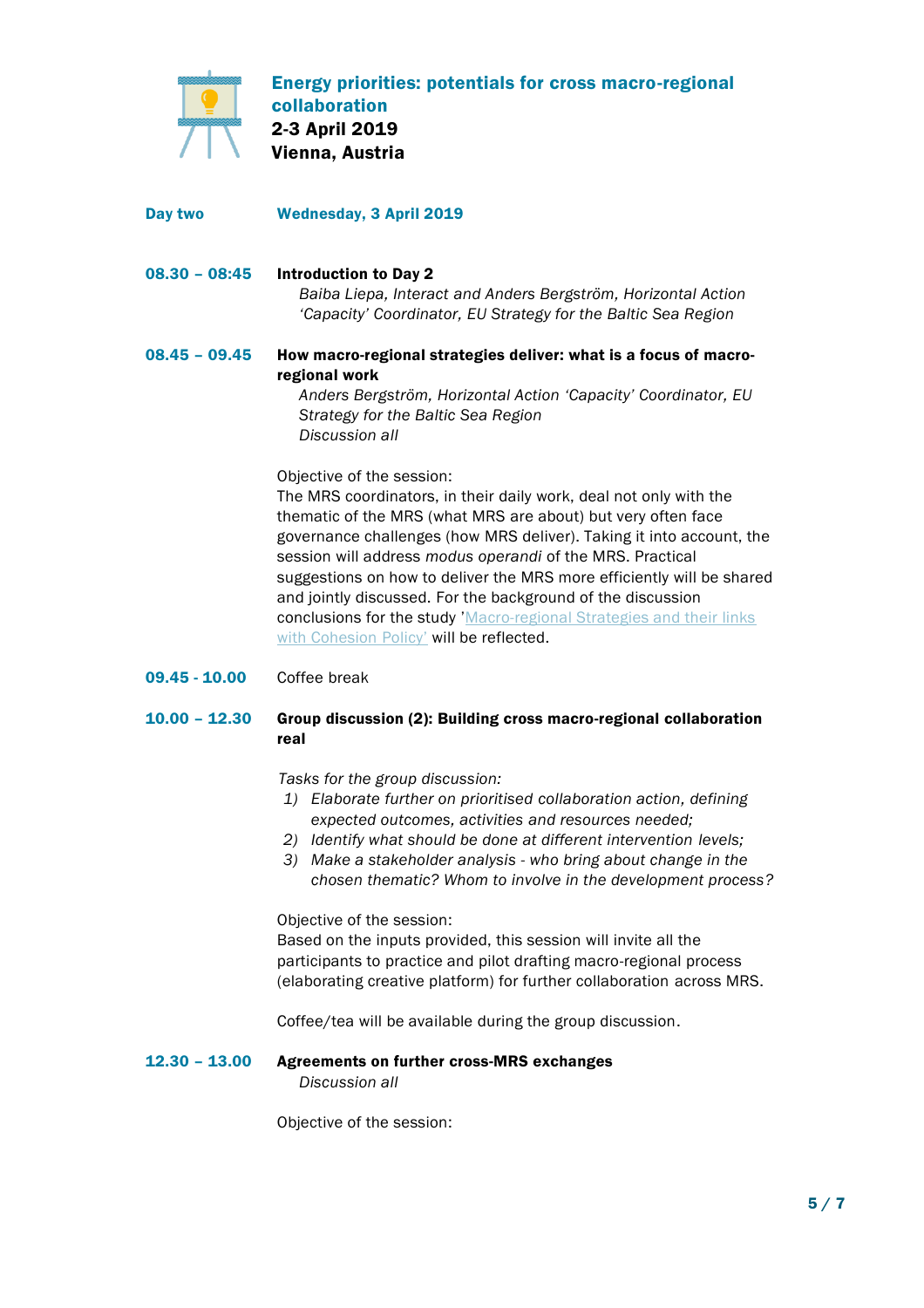

This session is aiming at agreeing on a roadmap on how to maintain good cross macro-regional collaboration initiatives from after this event.

- 13.00 13.15 Closing of the meeting *Baiba Liepa, Interact*
- 13.15 15.00 Farewell Lunch